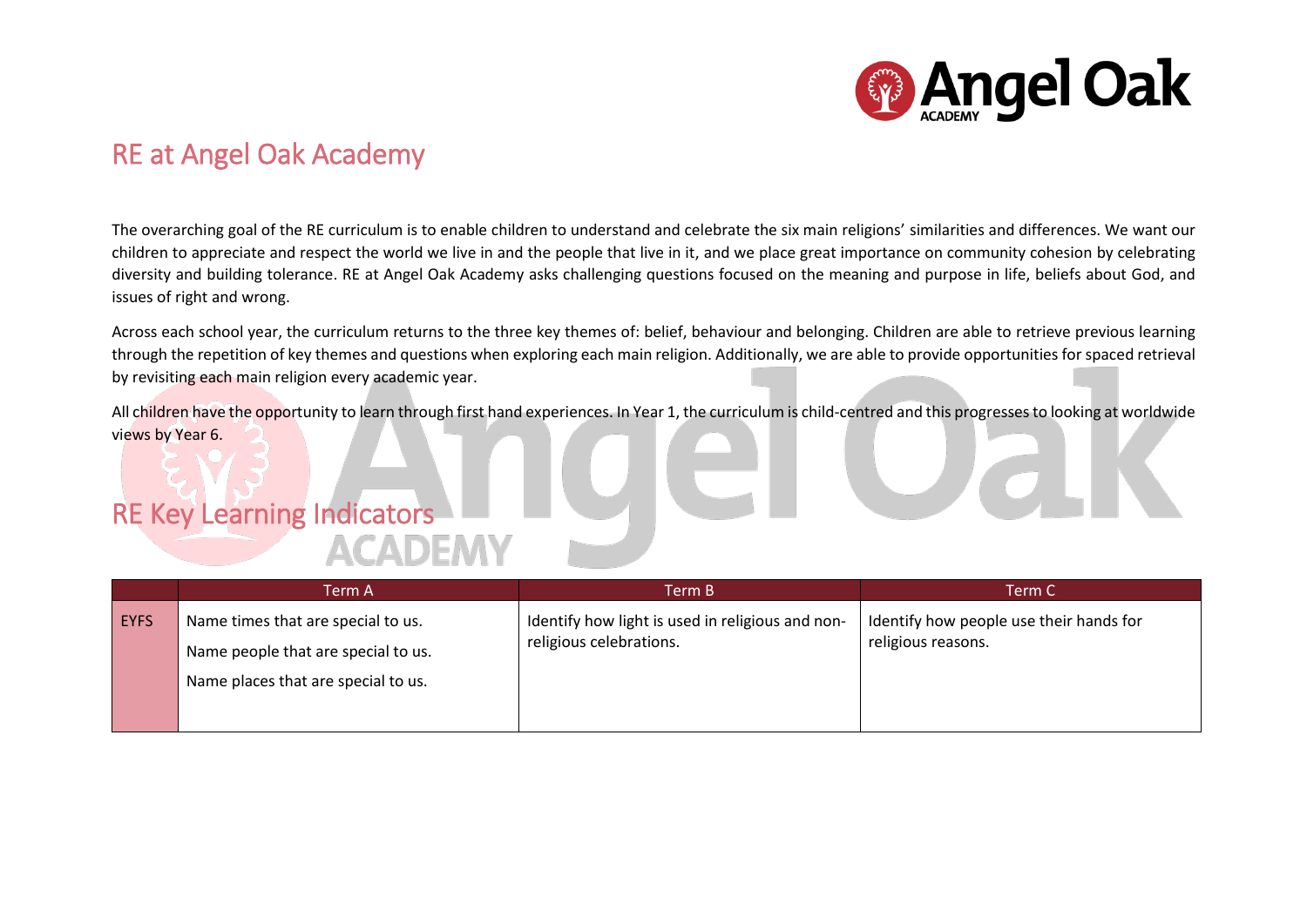

| Year 1            | Name the different Gods in Christianity and<br>Islam and contrast these beliefs in God to<br>Humanism.<br>Identify the similarities and differences<br>between the Christian God and the Muslim<br>God.<br>Identify similarities and differences between<br>Christian prayer and Muslim prayer. | Name the different Gods in Hinduism and<br>Sikhism.<br>Identify the similarities and differences<br>between the Hindu Gods and the Sikh God.<br>Identify similarities and differences between<br>Hindu prayer and Sikh prayer.                                             | Name the different Gods in Judaism and<br>Buddhism.<br>Identify the similarities and differences<br>between the Jewish God and the Buddhist<br>Gods.<br>Identify the similarities and differences<br>between Jewish prayer and Buddhist prayer.                                                                                   |
|-------------------|-------------------------------------------------------------------------------------------------------------------------------------------------------------------------------------------------------------------------------------------------------------------------------------------------|----------------------------------------------------------------------------------------------------------------------------------------------------------------------------------------------------------------------------------------------------------------------------|-----------------------------------------------------------------------------------------------------------------------------------------------------------------------------------------------------------------------------------------------------------------------------------------------------------------------------------|
| Year 2            | Name the different ways Christians and<br>Muslims demonstrate their faith.<br>Identify the similarities and differences<br>between the daily lives of Christians and<br>Muslims.                                                                                                                | Name the different ways Hindus and Sikhs<br>demonstrate their faith.<br>Identify the similarities and differences<br>between the daily lives of Hindus and Sikhs.                                                                                                          | Name the different ways Jews and Buddhists<br>demonstrate their faith.<br>Identify the similarities and differences<br>between the daily lives of Jews, Buddhists and<br>Humanists.                                                                                                                                               |
| Year <sub>3</sub> | Name the different places of worship in<br>Christianity and Islam.<br>Name the different religious symbols found in<br>Christian and Muslim places of worship.<br>Explain the similarities and differences<br>between the codes of conduct in Christian and<br>Muslim places of worship.        | Name the different places of worship in<br>Hinduism and Sikhism.<br>Name the different religious symbols found in<br>Hindu and Sikh places of worship.<br>Explain the similarities and differences<br>between the codes of conduct in Hindu and<br>Sikh places of worship. | Name the different places of worship in<br>Judaism and Buddhism.<br>Name the different religious symbols found in<br>Jewish and Buddhist places of worship.<br>Explain the similarities and differences<br>between the codes of conduct in Jewish and<br>Buddhist places of worship and contrast these<br>behaviours to Humanism. |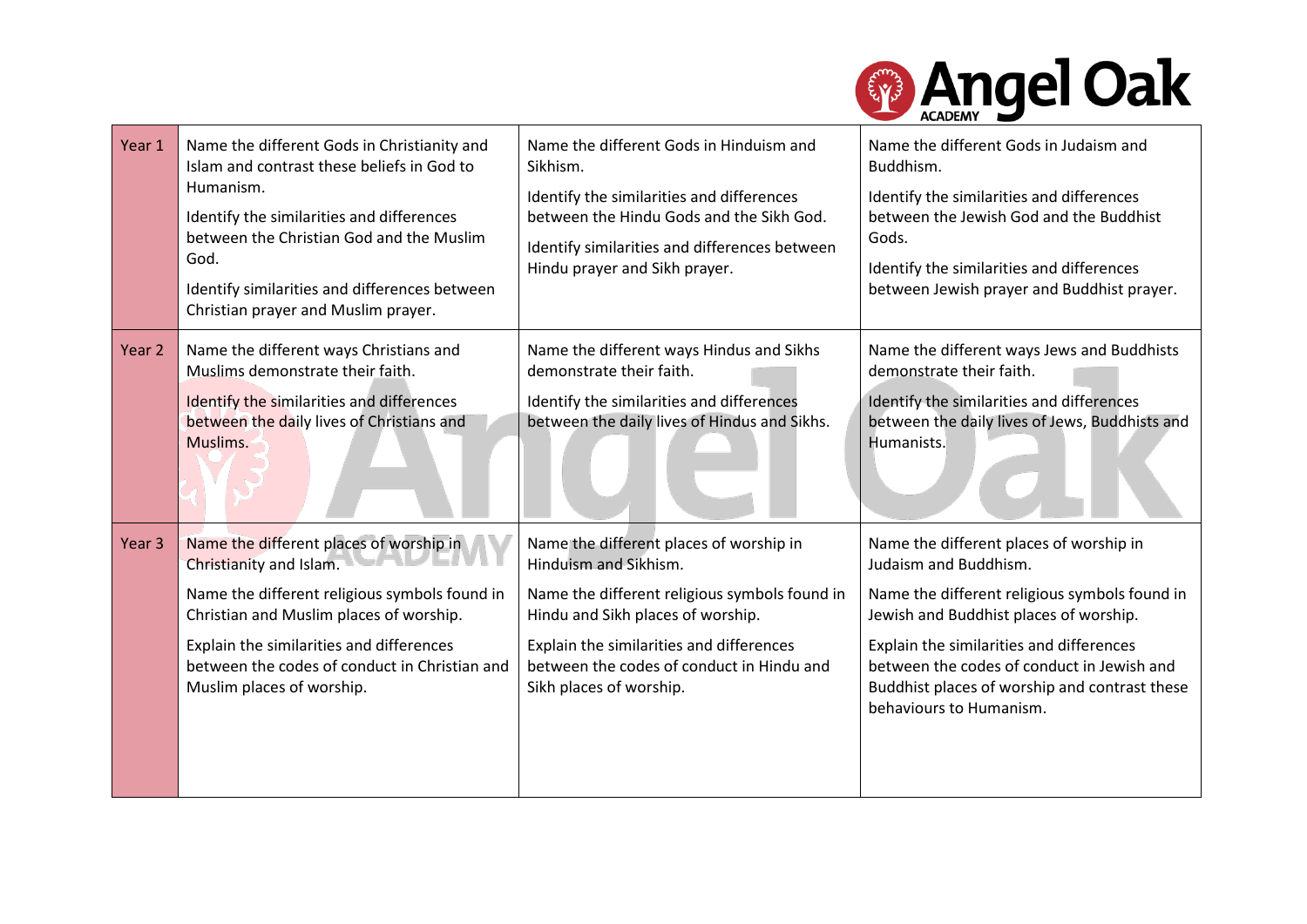

| Year 4 | Identify similarities and differences between                                                                                                                                         | Identify similarities and differences between                                                                                                                         | Identify similarities and differences between                                                                                                                                      |
|--------|---------------------------------------------------------------------------------------------------------------------------------------------------------------------------------------|-----------------------------------------------------------------------------------------------------------------------------------------------------------------------|------------------------------------------------------------------------------------------------------------------------------------------------------------------------------------|
|        | Christian and Muslim celebrations of birth.                                                                                                                                           | Hindu and Sikh celebrations of birth.                                                                                                                                 | Jewish and Buddhist celebrations of birth.                                                                                                                                         |
|        | Identify similarities and differences between                                                                                                                                         | Identify similarities and differences between                                                                                                                         | Identify similarities and differences between                                                                                                                                      |
|        | Christian and Muslim marriage ceremonies.                                                                                                                                             | Hindu and Sikh marriage ceremonies.                                                                                                                                   | Jewish and Buddhist marriage ceremonies.                                                                                                                                           |
|        | Identify similarities and differences between<br>Christian and Islamic celebrations of<br>remembrance.<br>Contrast the Christian, Muslim and Humanist<br>ceremonies and celebrations. | Identify similarities and differences between<br>Hindu and Sikh celebrations of remembrance.<br>Contrast the Hindu, Sikh and Humanist<br>ceremonies and celebrations. | Identify similarities and differences between<br>Jewish and Buddhist celebrations of<br>remembrance.<br>Contrast the Jewish, Buddhist and Humanist<br>ceremonies and celebrations. |
|        |                                                                                                                                                                                       |                                                                                                                                                                       |                                                                                                                                                                                    |
| Year 5 | Name the different religious texts in                                                                                                                                                 | Name the different religious texts in Hinduism                                                                                                                        | Name the different religious texts in Judaism                                                                                                                                      |
|        | Christianity and Islam.                                                                                                                                                               | and Sikhism.                                                                                                                                                          | and Buddhism                                                                                                                                                                       |
|        | Name the different moral rules set out in                                                                                                                                             | Name the different moral rules set out in                                                                                                                             | Name the different moral rules set out in                                                                                                                                          |
|        | Christian and Muslim religious texts.                                                                                                                                                 | Hindu and Sikh religious texts.                                                                                                                                       | Jewish and Buddhist religious texts                                                                                                                                                |
|        | Identify the consequences of following and/or                                                                                                                                         | Identify the consequences of following and/or                                                                                                                         | Identify the consequences of following and/or                                                                                                                                      |
|        | disregarding the moral rules set out in                                                                                                                                               | disregarding the moral rules set out in Hindu                                                                                                                         | disregarding the moral rules set out in Jewish                                                                                                                                     |
|        | Christian and Muslim religious texts.                                                                                                                                                 | and Sikh religious texts.                                                                                                                                             | and Buddhist religious texts and contrast                                                                                                                                          |
|        | Identify similarities and differences between<br>Christian and Muslim beliefs in an afterlife.                                                                                        | Identify similarities and differences between<br>Hindu and Sikh beliefs in an afterlife.                                                                              | these consequences in Humanism<br>Identify similarities and differences between<br>Jewish, Buddhist and Humanist beliefs in an<br>afterlife                                        |